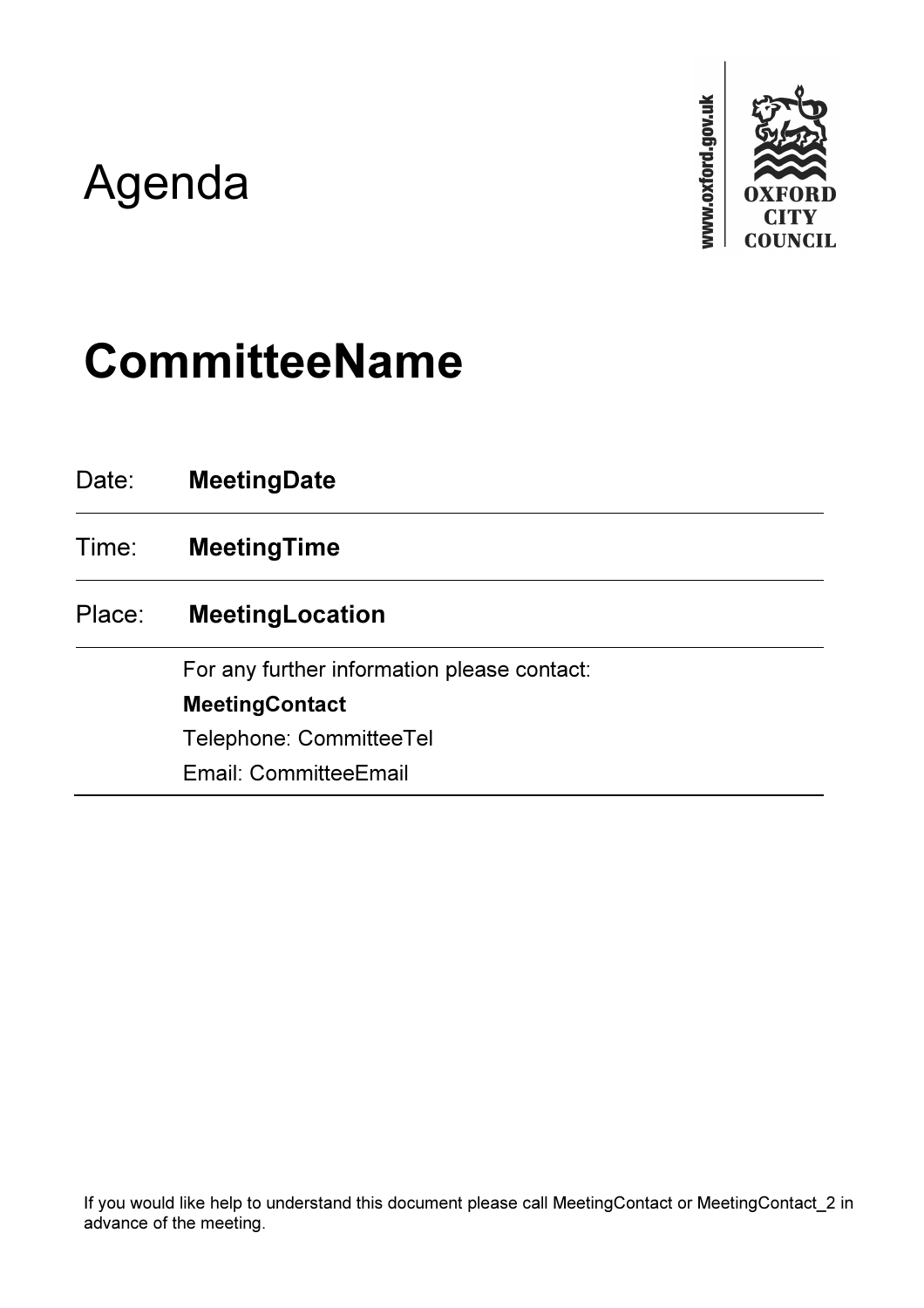### **CommitteeName**

#### Membership

Chair ChairExpectedRepresentingCells MembersExpectedRepresentingCel ls

#### HOW TO OBTAIN AGENDA

In order to reduce the use of resources, our carbon footprint and our costs we will no longer produce paper copies of agenda over and above our minimum internal and Council member requirement. Paper copies may be looked at the Town Hall Reception and at Customer Services, St Aldate's and at the Westgate Library

A copy of the agenda may be:-

- Viewed on our website mycouncil.oxford.gov.uk
- Downloaded from our website
- Subscribed to electronically by registering online at mycouncil.oxford.gov.uk
- Sent to you in hard copy form upon payment of an annual subscription.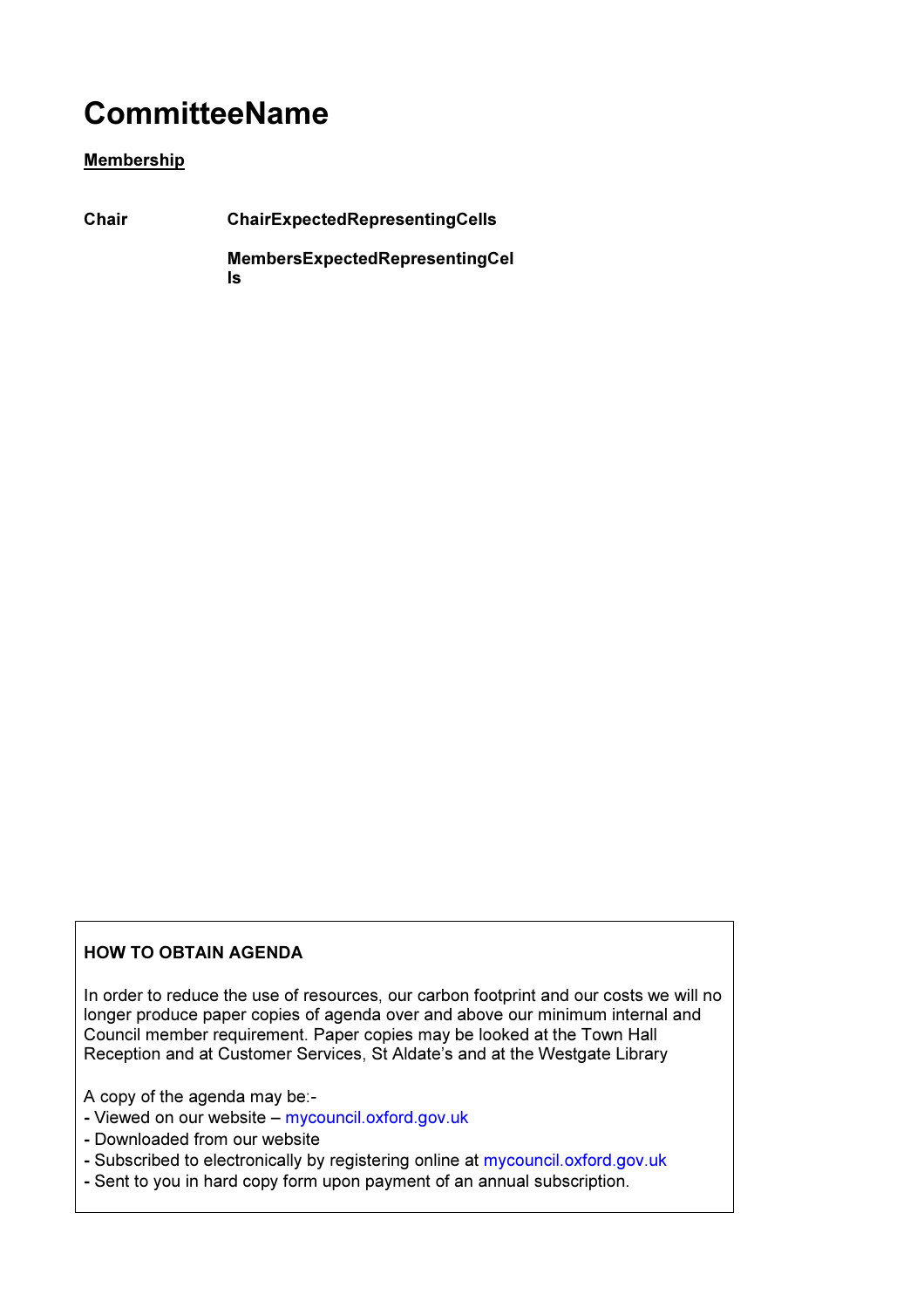### AGENDA

#### PART ONE PUBLIC BUSINESS

#### DECLARING INTERESTS

Pages

#### General duty

You must declare any disclosable pecuniary interests when the meeting reaches the item on the agenda headed "Declarations of Interest" or as soon as it becomes apparent to you.

#### What is a disclosable pecuniary interest?

Disclosable pecuniary interests relate to your\* employment; sponsorship (ie payment for expenses incurred by you in carrying out your duties as a councillor or towards your election expenses); contracts; land in the Council's area; licences for land in the Council's area; corporate tenancies; and securities. These declarations must be recorded in each councillor's Register of Interests which is publicly available on the Council's website.

#### Declaring an interest

Where any matter disclosed in your Register of Interests is being considered at a meeting, you must declare that you have an interest. You should also disclose the nature as well as the existence of the interest.

If you have a disclosable pecuniary interest, after having declared it at the meeting you must not participate in discussion or voting on the item and must withdraw from the meeting whilst the matter is discussed.

#### Members' Code of Conduct and public perception

Even if you do not have a disclosable pecuniary interest in a matter, the Members' Code of Conduct says that a member "must serve only the public interest and must never improperly confer an advantage or disadvantage on any person including yourself" and that "you must not place yourself in situations where your honesty and integrity may be questioned". What this means is that the mater of interests must be viewed within the context of the Code as a whole and regard should continue to be paid to the perception of the public.

\*Disclosable pecuniary interests that must be declared are not only those of the member her or himself but also those of the member's spouse, civil partner or person they are living with as husband or wife or as if they were civil partners.

1. The contract of the contract of the contract of the contract of the contract of the contract of the contract of the contract of the contract of the contract of the contract of the contract of the contract of the contrac E\_RANGE **ONLY** 2. **Example 2. Properties and the contract of the contract of the contract of the contract of the contract of the contract of the contract of the contract of the contract of the contract of the contract of the contract o** E\_RANGE ONLY